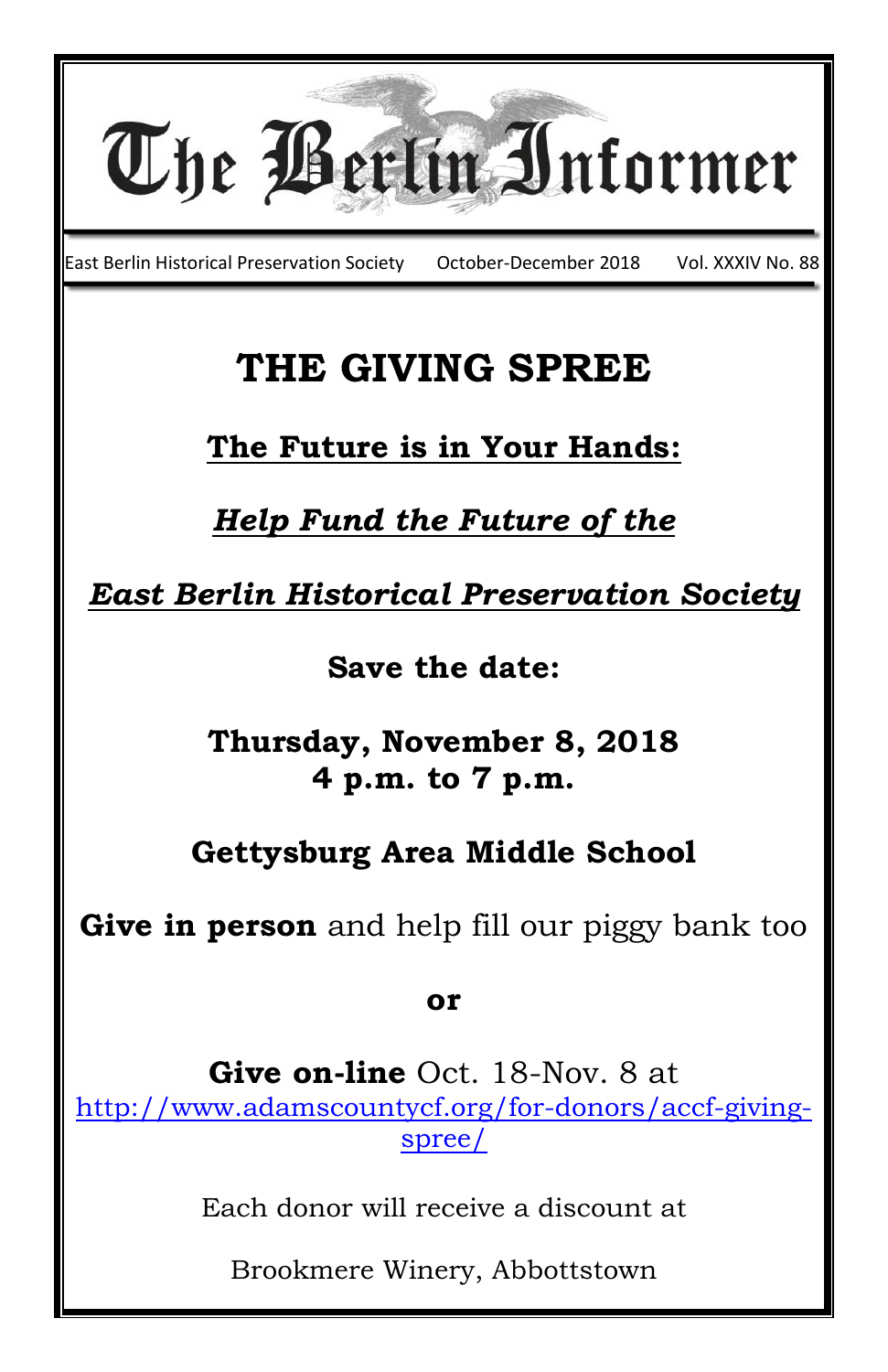# *A Message from the President…*

It promises to be a very busy fall for the Historical Society. We have another of our celebrated "High Teas" scheduled in October. In November we have the Adams County's "Giving Spree", an ideal opportunity to donate to the society and see your donation count for even more (see the additional information in this issue of *The Berlin Informer).* November also brings elections for a board member and officers. Please vote since the future of the society depends on strong leadership selected and supported by our members. November is the time of our annual Christmas Craft Show at the Log House. In December we will celebrate the season with the Christmas House Tour and Quilt Raffle (buy house tour tickets now for family and friends and enjoy a discounted price). We will also have our annual Christmas party at Red Men's Hall to fill us all with the spirit of the season and to allow us an opportunity to enjoy the many friendships which have been forged by the Historical Society.

This year fall will also feature something new for the Historical Society. Given recent financial reverses (the cancellation of Colonial Day has put tremendous strain on our budget), the board has determined that there will be a major emphasis on fundraising. This will proceed along two paths, outreach to community businesses through the 1764 Fund (for building restoration) and a more general outreach to members of the society and the community. Mailings are being sent and board members will be doing follow-up as necessary. So as we enter the holiday giving season, remember your Historical Society.

This is my last column as your president. I am stepping down to let new leaders move the society into the future. It has been an honor to serve you. Thank you for all of your support. I also want to take this opportunity to thank the incredible people who serve on the board or as officers and the many volunteers who make the society so special.

Submitted by Michael Hrinyak

### **The Berlin Informer The Berlin Informer**

**Published 4 times a year by the East Berlin Historical Preservation Society members as a benefit of society members as a benefit of the Preservation Society members as a benefit of the Preservation Society members as a be** Published 4 times a year by the East Berlin Historical Preservation Society and provided to society members as a benefit of their support. All materials are Copyright of the **East Berlin Historical Preservation Society and may not be** 

their support. All materials are Copyright of the **East Berlin Historical Preservation Society and may not be reproduced**  332 West King St.<br>P.O. Box 73 **E.B.H.P.S . East Berlin, PA 17316** 

www.ebhpspa.org **P.O. Box 73 717-259-0822 [baj12@verizon.net](mailto:baj12@verizon.net)**

**332 West King St. [www.ebhpspa.org](http://www.ebhpspa.org/) Editor/Publisher- Bev Jadus**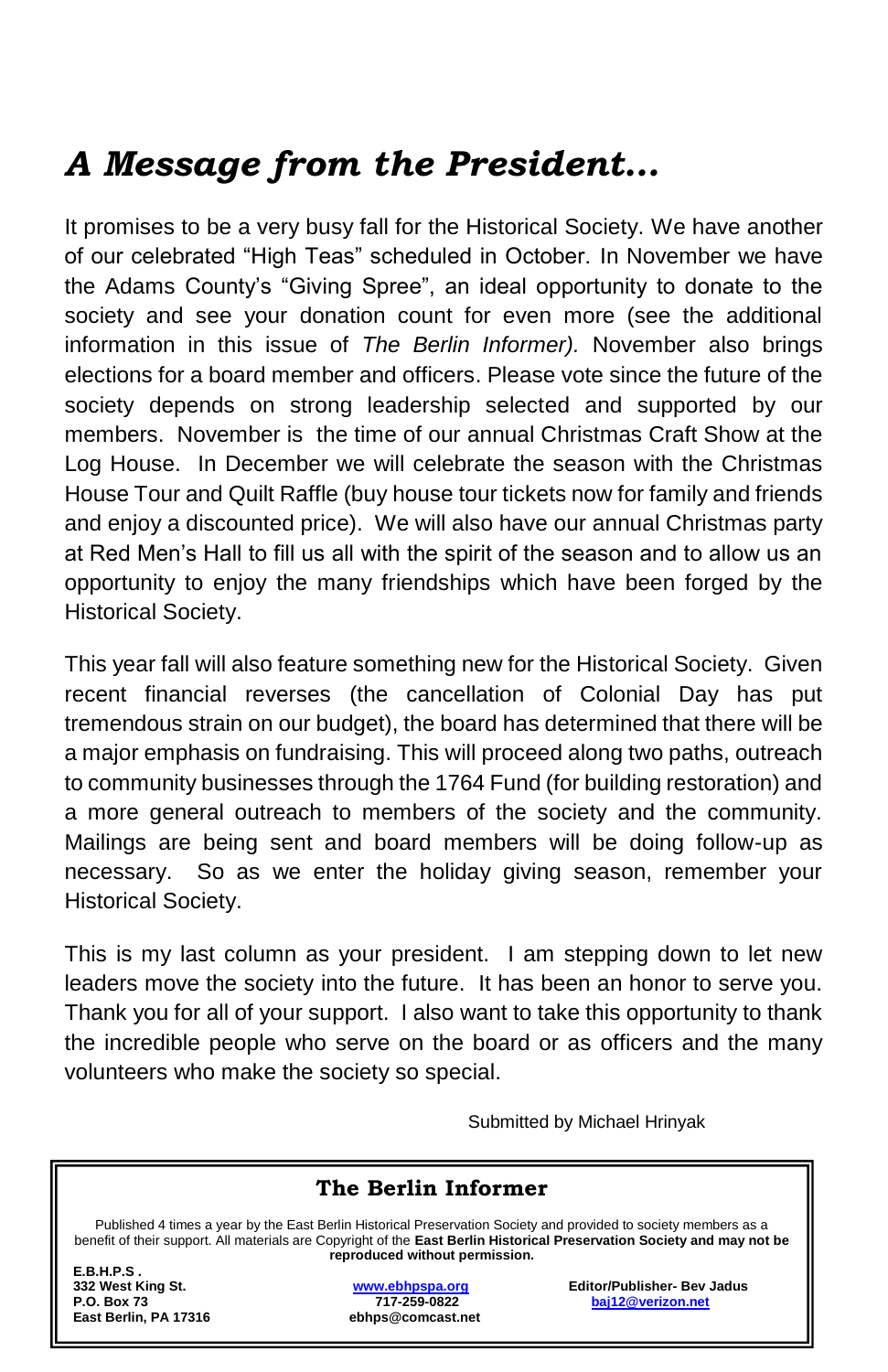

On Saturday, August 4<sup>th</sup>, 2018, Lake Meade celebrated a milestone of 50 years since its beginning as a community.

They had many activities that day for their homeowners and guests and we were privileged to be able to be there to represent our society. Kathy Neiman, Lucia Hrinyak, Dave Titzell and I enjoyed our time spent there to share the function and purpose of EBHPS. We also had the opportunity to present and sell tickets for our upcoming annual quilt raffle and the Society's biennial Christmas House Tour on Sunday, December 9<sup>th</sup>. The raffle drawing will take place at Red Man's Hall at 5 pm at the end of the tour. You need not be present to win. All monies received will go to support the society and to help maintain our five historic buildings. Your continued support makes our goal of preservation possible and we thank you.

Submitted by Mary Titzell

## **2018 Quilt Raffle Begins**

Our annual quilt raffle will take place on Sunday, December 9, following the conclusion of our House Tour at 5:00 p.m. The green and red queen sized quilt features the Churn Dash pattern. Many of the fabrics used for the blocks were donated by Sue Hess and her daughters. A quick trip to the Old Country Store in Intercourse allowed me to purchase fabrics for the sashing, borders, and quilt back. Thanks to Erma Barnhart and the Piecemakers Quilt Group at the Jean Barnett Trone Library for their work in piecing the 72 blocks that make up the quilt top. Erma put the entire top together with sashing, setting squares, and borders. Once I got it on the quilt frame, we began the arduous process of quilting: Mariam Bechtel, Winnie Flynn, Bev Jadus, and myself. Second prize: two handmade pillows by Erma Barnhart. Third prize: Becky Mummert redware plate.

Please support our efforts and our Society by purchasing tickets: \$2 each or 3 for \$5:

1.Tickets available at Jean Barnett Trone Memorial Library where the quilt will be displayed until mid-October.

2. Send a check payable to EBHPS to P.O. Box 73, East Berlin, PA 17316. Include a self addressed stamped envelope so that your stubs can be returned to you after your tickets are placed in the raffle box.

3. Email: [ebhps@comcast.net](mailto:ebhps@comcast.net) or call 717-259-0822 to make other arrangements. **Better yet, come to the Society's great house tour on December 9!** Submitted by Carol Carlson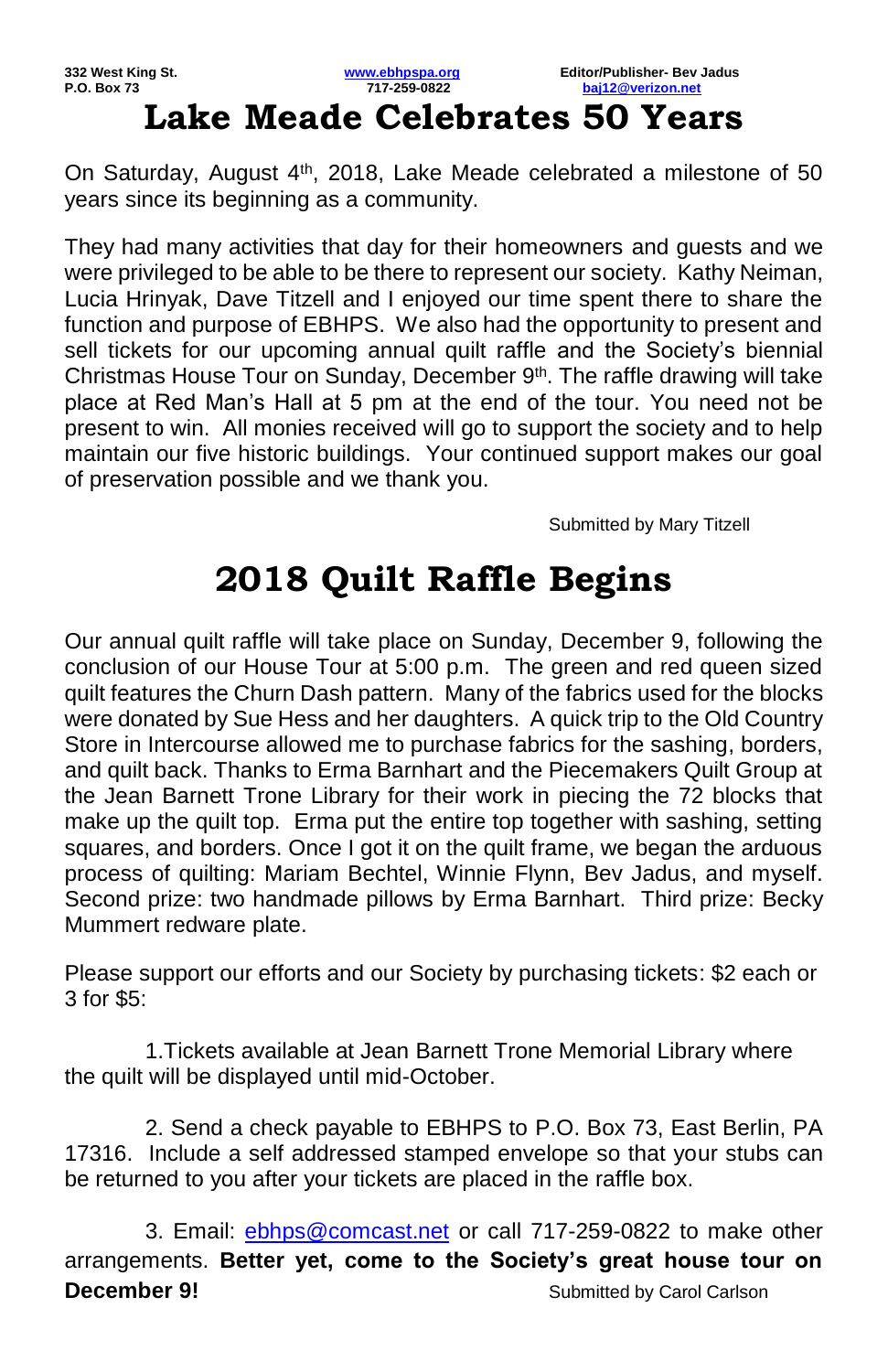# **Historic East Berlin Christmas House Tour**

#### **Sunday, December 9, 2018 12 Noon until 5 PM**

Historic 18<sup>th</sup> and 19<sup>th</sup> century homes and buildings in East Berlin will be featured during the East Berlin Historical Preservation Society's tour including wonderful houses, the Church Schoolhouse, Swigart's Mill, Red Men's Hall, Trinity Evangelical Lutheran Church and Zwingli United Church of Christ. Refreshments will be available at the churches and Red Men's Hall. A typical early school room will be set up at the Church School House. Enjoying this tour is a wonderful way to start the holiday season.

Your contribution of \$18 (\$15 in advance) supports the preservation and education work of the Society. Tickets will be available the day of the tour starting at 11:30 AM at Red Men's Hall, 332 West King St. (Rt 234), East Berlin, PA. Discounted price advance ticket purchase will be available beginning September 8<sup>th</sup> at Cashman's Hardware, 1595 Route 194 North, East Berlin, PA. In addition, to purchase advance tickets for \$15 per person, send a check (non-refundable) payable to EBHPS to the following address and your tickets will be held for you:

#### **East Berlin Historical Preservation Society Post Office Box 73 East Berlin, PA 17316**

Enjoy this historic holiday tour for a walk back in time while supporting the work of the East Berlin Historical Preservation Society!

For more information, visit website at ebhpspa.org, email [ebhps@comcast.net](mailto:ebhps@comcast.net) or call 717-259-0822 and Like Us on Facebook!

## Important Notices……..

The vote on the revised **Society by laws** originally scheduled for the November 14 general meeting has been postponed until the work is completed. The membership will be informed well in advance of the rescheduled date for the vote.

The **November general meeting is on November 14** this year to avoid a date too close to the Thanksgiving holiday.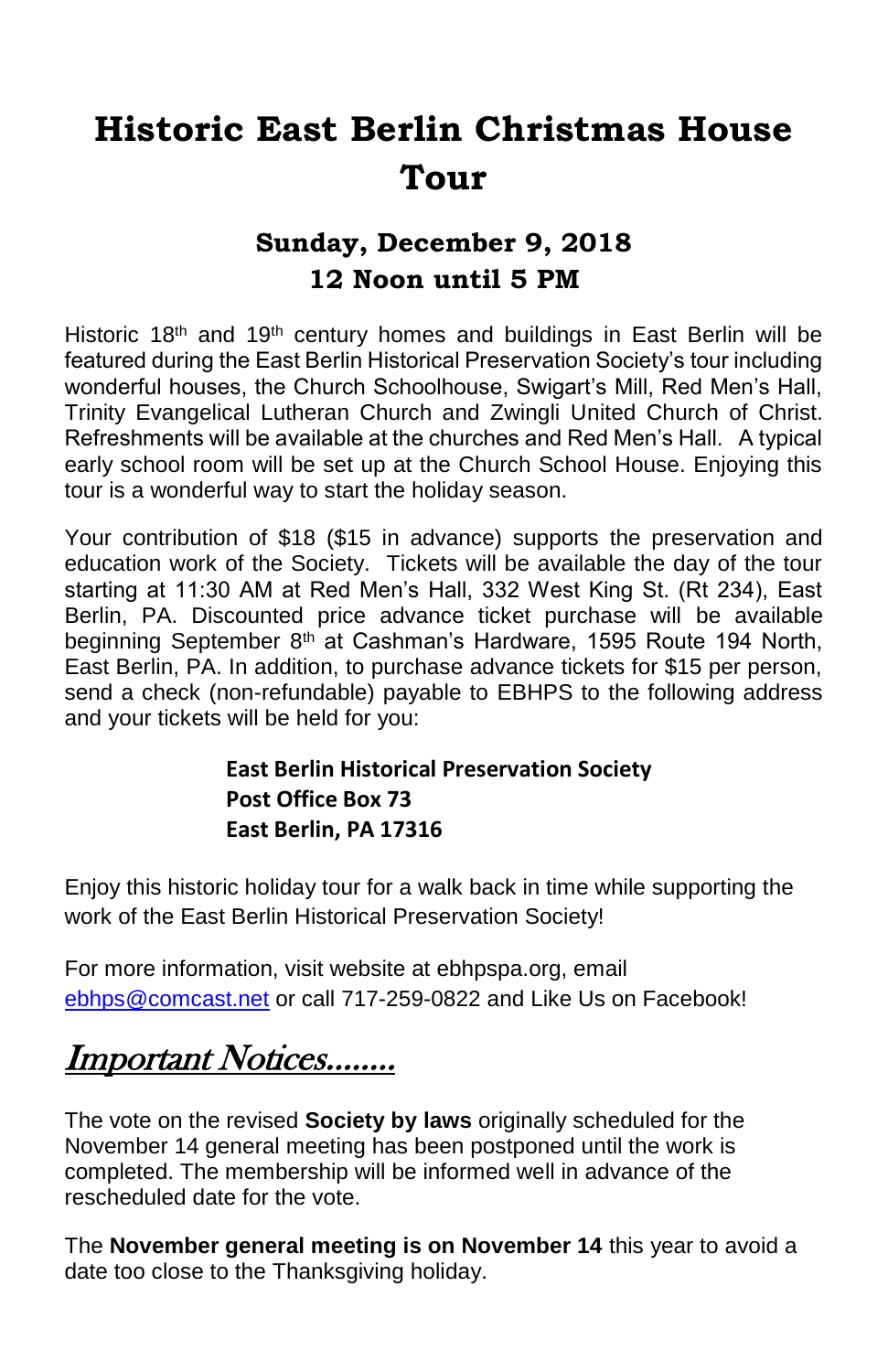# **What will happen to Colonial Day?**

Each year for the last 43 years the East Berlin Historical Preservation Society has carried on its tradition of holding Colonial Day. Its purpose is to raise money for the preservation of five of our town's historic structures.

This year due to issues beyond our control we were unable to do so, and Colonial Day had to be cancelled.

After our Colonial Day was cancelled two events that were also taking place in September were brought to my attention by their promoters. So, I contacted each of our vendors personally to inform them of where these events were taking place and who to contact. I felt in this way the vendors could decide for themselves if they wanted to participate in a different event and most importantly their personal information was not compromised. This gave our vendors an opportunity to sell their goods at fall events for this year if they chose to do so. This was most appreciated given the situation.

That being said, it is still very important for the Historical Society to continue our event and we are working hard to see if we are able to make the necessary changes and improvements in the least invasive way for our residents, businesses and visitors alike.

Submitted by Laura Ferrara

## **Society Autumn High Tea**

As advertised, the Society will be hosting an Autumn High Tea, the third tea in its growing list of culinary accomplishments. The tea will be held at Red Men's Hall, 332 West King Street, East Berlin on Saturday, October 13 from 1:00 to 3:00.

In addition to the variety of fine teas and foods, guests can expect to be entertained with live music and for dessert, a program entitled, "Manners and Etiquette in the Colonial Era."

The cost of the tea is \$35 per person. Reservations are to be made with Sharon O'Connell at [sharona247@gmail.com](mailto:sharona247@gmail.com) or at 717-870-1634. E-mail reservations are preferred. Seating is limited, so be sure to place your reservation as early as possible. Once your reservation is made and confirmed, send your check made out to EBHPS to Sharon O'Connell, 240 Third St. Hanover, PA 17331.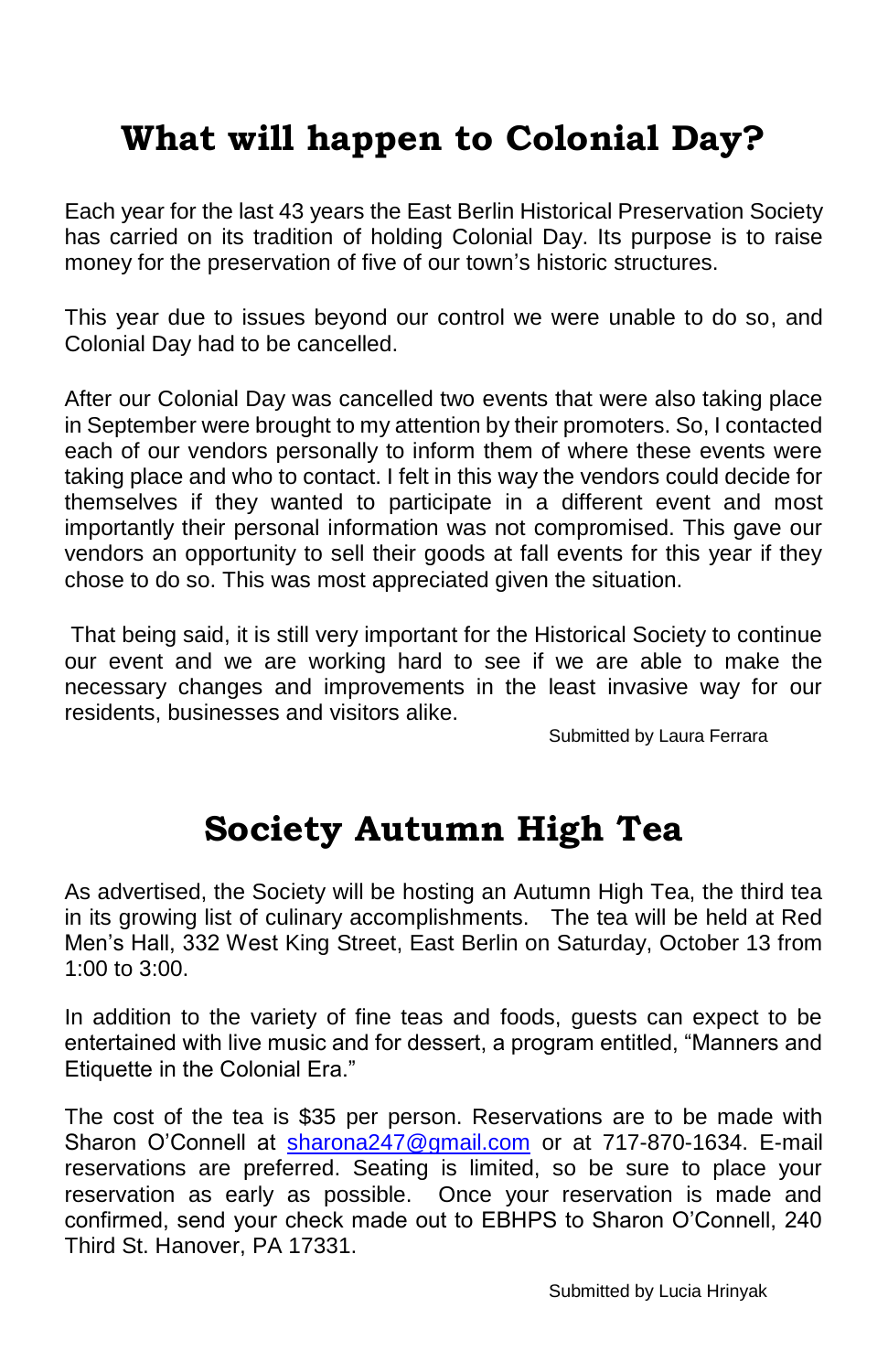#### "**The Underground Railroad in the Susquehanna River Region"**

#### **Wednesday, September 19th at 7:30 pm., Red Men's Hall**

During the decades prior to the Civil War, uncounted numbers of freedom seekers escaping from slavery in Maryland, Virginia, and points south passed through Adams and York counties on their way to the Susquehanna River. Some of them are believed to have passed through East Berlin on their journey. **Come join Scott Mingus, the author of 20 books on the Civil War**, as he discusses the key role of Adams and York counties in the Underground Railroad to assist freedom seekers in reaching the river.

#### **"Thaddeus Stevens" portrayed by Ross Hetrick**

#### **Wednesday, November 14 at 7:30 p.m., Red Men's Hall**

Ross will talk about how Thaddeus Stevens helped destroy slavery and created a more equal society. He will detail his various achievements in Gettysburg and Lancaster and will include an incident where his life was threatened when he took possession of a house in East Berlin. The talk will be sprinkled with various Thaddeus Stevens jokes. Ross is the founder and president of the Thaddeus Stevens Society, a non-profit educational group founded in 1999 and dedicated to promoting the legacy of Stevens. He has been a journalist, coffeehouse owner and factory worker over the years. He is now retired and spreading the gospel of Thaddeus Stevens full time.

### **Society Membership**

As a reminder, your membership in the Society is based on a calendar year, and your membership renewal is due by December 31<sup>st</sup> of each year unless you pay dues for more than one year at a time. A copy of the 2019 membership form is included in this issue of *The East Berlin Informer*, and a printable membership form is also available on the Society's website. I am thanking each of you in advance for fully completing your membership form and sending it in with your renewal payment. This helps us continue to keep our membership information up-to-date.

If you have any questions about your renewal please contact me at [EBHPSMembership@gmail.com.](mailto:EBHPSMembership@gmail.com)

Thanks, everyone, for your prompt membership renewals. Mary Titzell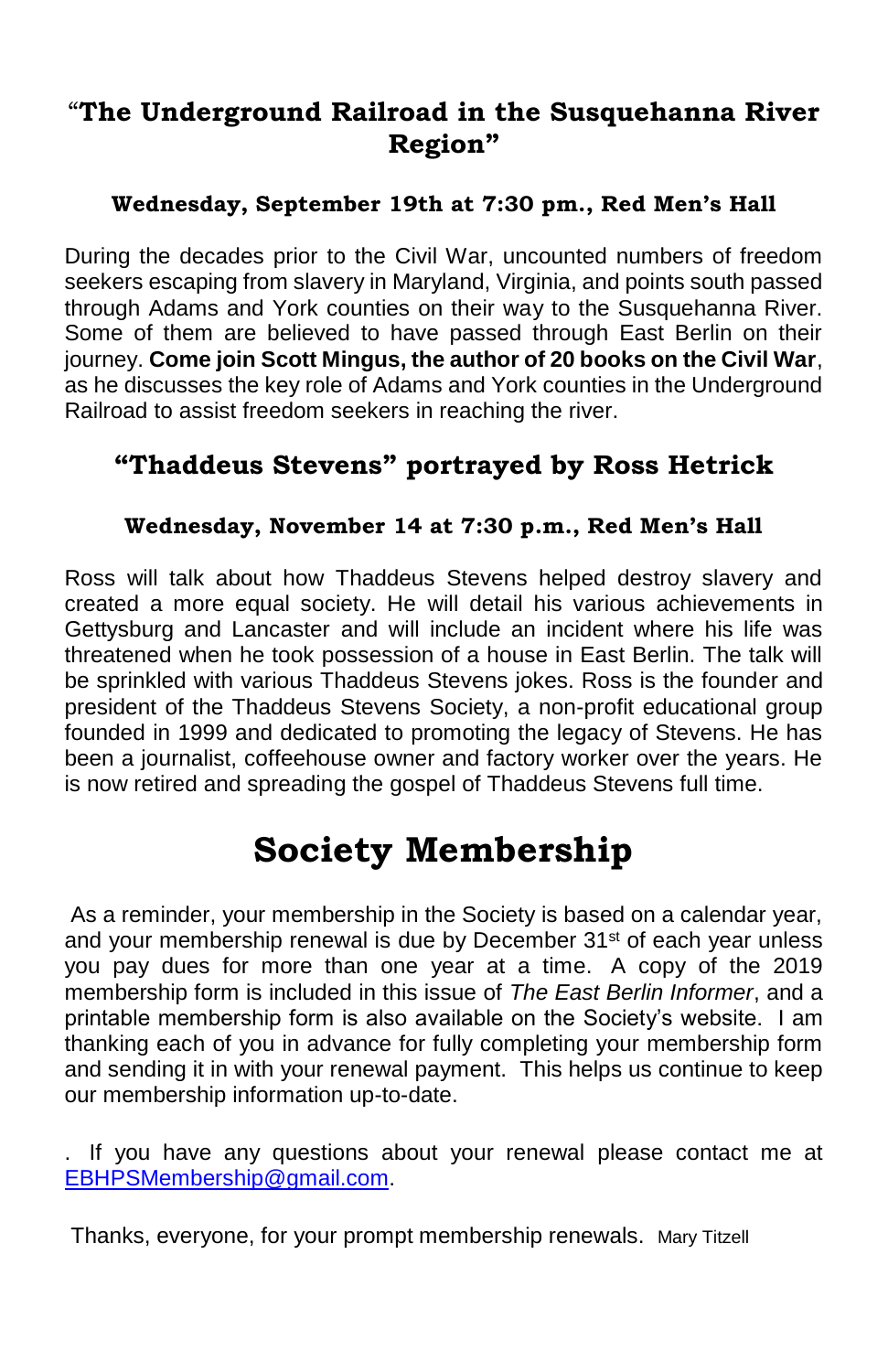### **Christmas Party at Red Men's Hall**

#### **A Fine Tradition**

### **Saturday, December 15, 6 p.m.**

Mark your calendars and plan to gather with others who share your interest in preservation as well as the love of good food, interesting conversation, great friends and holiday cheer.

Come at 6 p.m. to socialize before the buffet dinner is served at 6:30. All food is provided by those who attend so please bring a dish to share. (Remember, Society members have hearty appetites so plan for a crowd.) There will be turkey and ham provided by volunteers as well as punch, tea, coffee, and water. Bring wine if you wish and toast the wonderful season ahead.

Anne Geiger and Mary Titzell will be lending their decorating and other talents to make the gathering special, so plan to linger after dinner and enjoy the evening.

**Please step up and help…..we need people to cook turkey and ham, make the punch, work at set up on Dec. 14, and clean up on Dec. 16. Greens are needed for table decorations; please trim to usable size and leave by the back door by Dec. 13. Email to [baj12@verizon.net](mailto:baj12@verizon.net) to sign up.** 

**It would be very helpful to leave a clear message at 717-259-0822 by Dec. 12 with names of those planning to attend so that seating can be planned ahead.** 

**Come and enjoy!** *Submitted by Bev Jadus*

### **Log House Christmas Craft Show**

#### **November 23, 24, 25 from 10-4**

We are currently contacting skilled crafters for another successful show. This year there will be new crafts available along with previous items such as soaps, carved powder horns, hooked woolen items and ornaments so please come see how the log House is transformed for this wonderful event.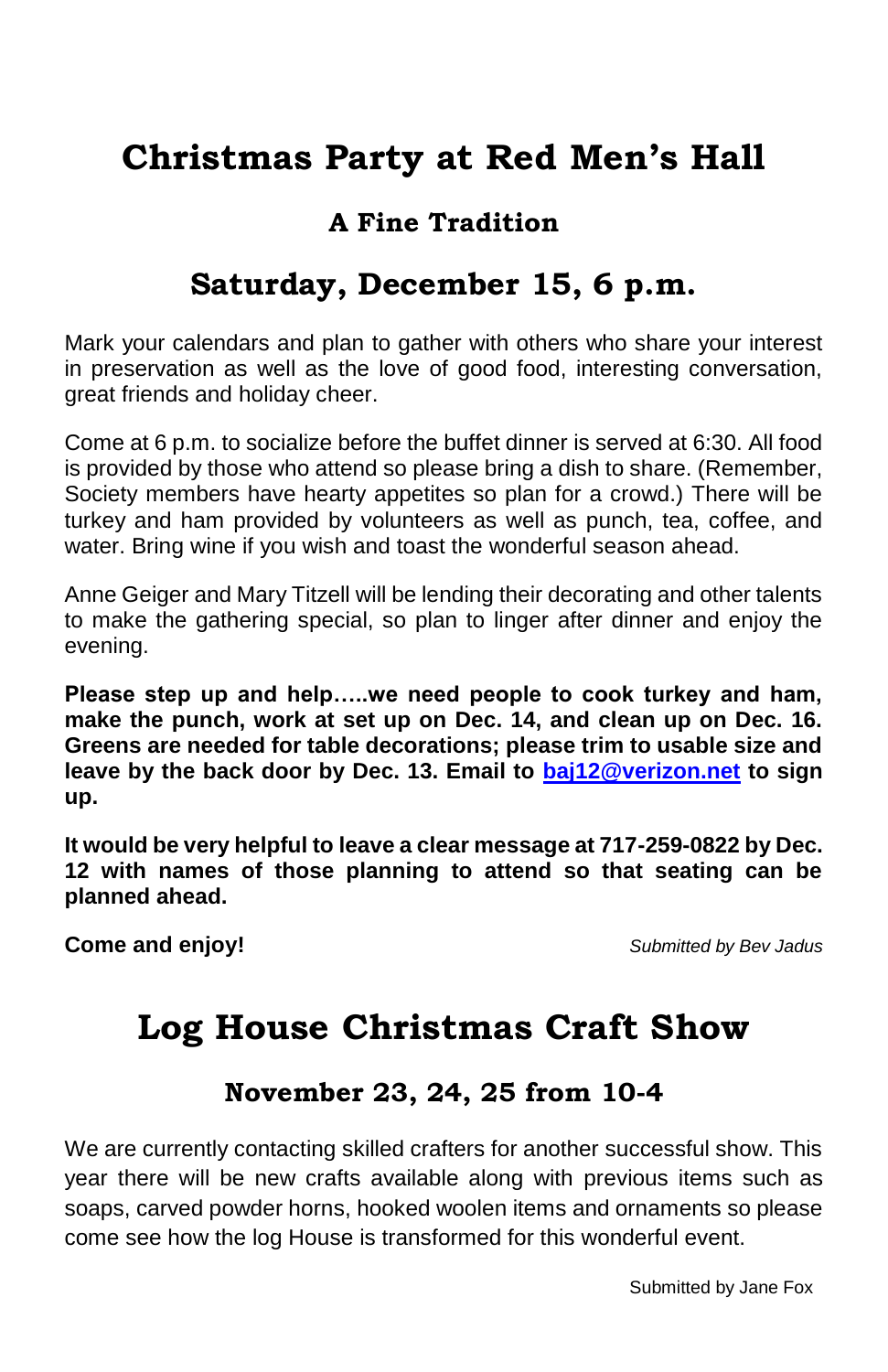## **Society Elections: November 14**

## **7:30 p.m., Red Men's Hall**

This is a call to all to attend this general meeting and take part in choosing the officers and board members who will guide the Society through 2019 and beyond. There are big decisions to be made for the future of the Society and we need everyone to take part, starting with the annual election and then playing an active part in carrying out plans developed to ensure that the Society and its mission will thrive in years ahead.

The Board is made up of 11 members: President, Vice-president, Secretary, and Treasurer (serving one year terms with no limits) and 7 directors serving two years and limited to 2 consecutive terms. Directors' terms are timed to avoid numerous vacancies in any year.

Laura Ferrara (Chair), Sue Hess, and Sharon O'Connell make up the nominating committee this year. It would be wonderful to hear from some potential candidates who might decide that they would like to be part of the Society's future. You can contact Laura at **Iferrara544@gmail.com** with questions or your interests. **This is your time to make a difference.**

Submitted by Bev Jadus



## **East Berlin Fall Festival**

The EBACC's festival on Saturday, September 8, drew a good crowd in spite of the day long drizzle. The Society opened the log school house to the public and volunteers were happy to answer the many questions visitors asked.

The Society greatly appreciated the spaces provided by the community center to set up a information/ quilt raffle booth and also a funnel cake stand. Both stands had great success, the many volunteers had a good time getting the jobs done and new members joined the Society. What more could we ask?

Submitted by Bev Jadus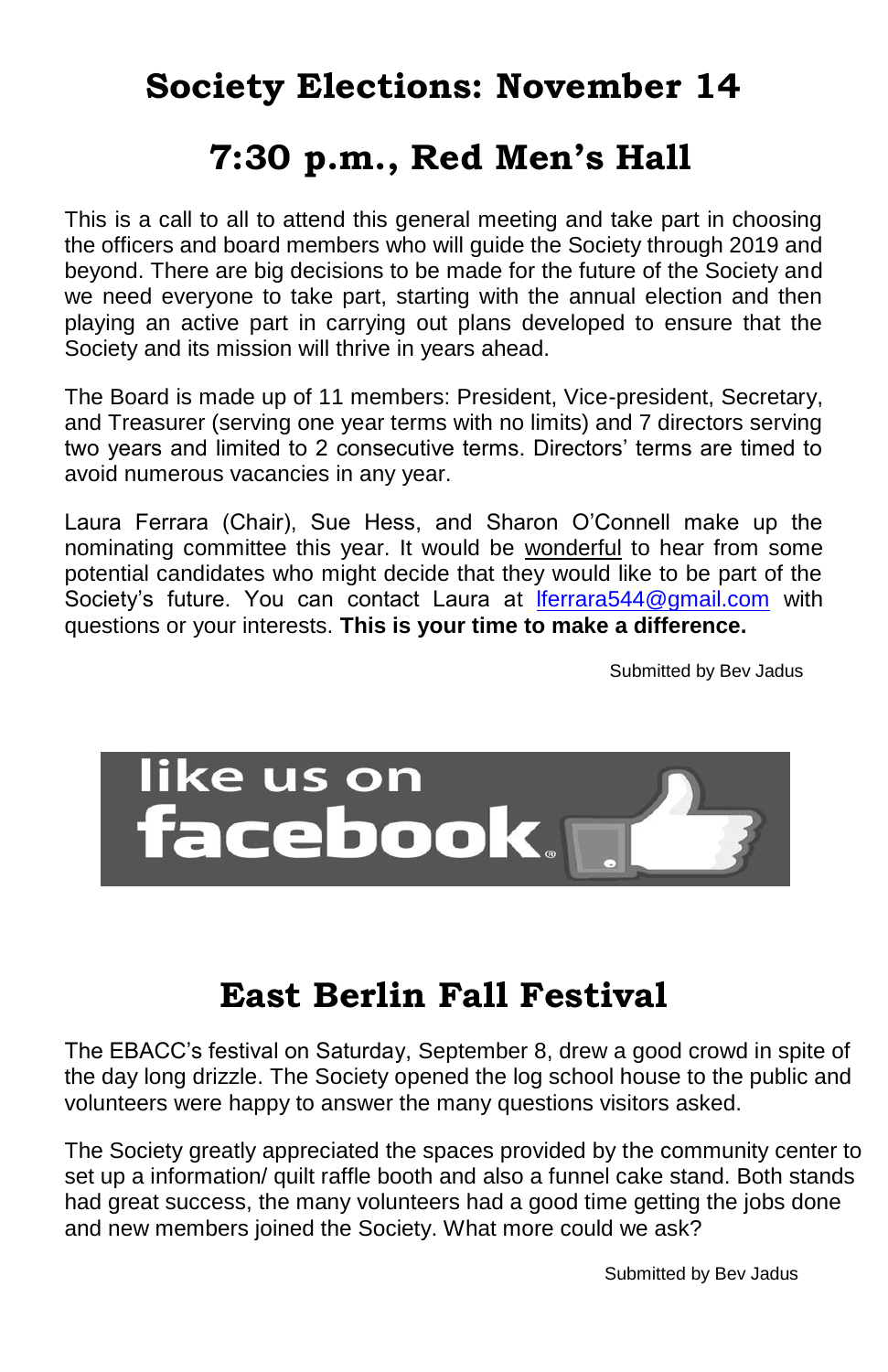

### **Funnel Cakes 101: Flipping Technique**

Volunteers get ready: L to R; Bev Jadus, Julie Hull, Wayne Lau, Bill Powell, Jim Davis (Chair)



**Still Learning…….**

Mariam Bechtel (R) helps first time visitors during the Fall Festival open house.